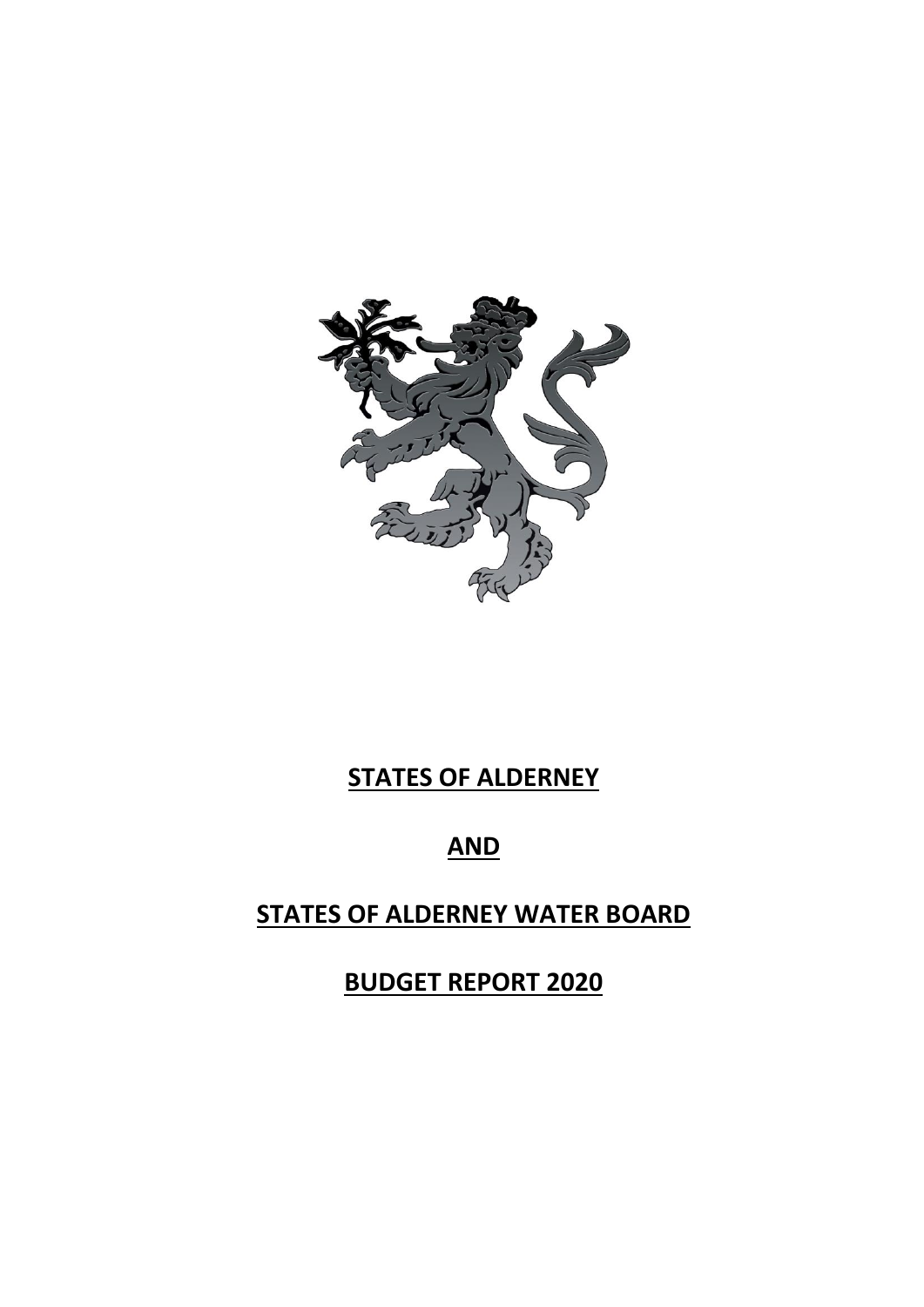# **BUDGET REPORT 2020**

# **EXECUTIVE SUMMARY**

The Budget for 2020, shown on the attached 2 pages, has been prepared in line with the agreed budget process. The budget was considered and approved at the September Policy & Finance Committee Budget Meeting for debate at the October States Meeting. The main points to note are as follows:-

- Annual budgets provide a framework, they do not bind the States to spend in any particular area and nor do they preclude the States from choosing to vary the levels and standards of service it provides.
- The States of Alderney receives an annual cash allocation for the revenue account from the States of Guernsey, which together with its own income makes it necessary to prioritise the areas of public services that can be provided from the finite resources available.
- The 2020 revenue cash allocation from Guernsey is set at £1,875k. This will be adjusted to take into account any pay awards once known.
- The capital programme is mainly funded by Alderney Gambling Control Commission (AGCC) surpluses, together with locally raised revenue from asset sales etc. The surplus for 2020 is expected to be in the region of £1.9M, from which transfers to Alderney eGambling Limited (AeGL) and the Economic Development Reserve Fund (EDRF) will be made. It is important to note that there is no cash allocation received from Guernsey in respect of capital funding.
- The Water Board revenue account is expected to raise £726k from water rates and charges, which in 2020 will cover its operating costs, with a surplus of £49k towards reserves.
- The Water Board capital programme continues successfully, funded by grants from the States of Alderney amounting to £2.8M to date since 2008, with a further grant of £855k anticipated for 2020.
- The Economic Development Reserve Fund (EDR), established in 2014, continues to be funded from AGCC reserves at £300k per annum. This Fund provides finance for specific research and development projects with a direct relevance to the enhancement of the Island's economy. Further details of the individual initiatives and associated work streams are set out separately within this report. As the Fund does not form part of the General Revenue Account, any unspent balances each year are rolled forward. Each initiative is subject to Policy & Finance Committee approval.

On a more general issue, the Economic Development Reserve Fund was set up over five years' ago and it is now considered appropriate that the original objectives for the Fund are reviewed to see if any modification to the objectives are necessary including the overall amount transferred each year from AGCC Reserves.

# **ECONOMIC DEVELOPMENT**

Although the Economic Development Reserve Fund does not feature in the main part of this budget (as mentioned above), it is shown in the year end accounts as a separate fund.

Many of these approved votes, which are categorised under three main headings - Transport, Tourism and General - will roll over to 2020 depending upon available resources.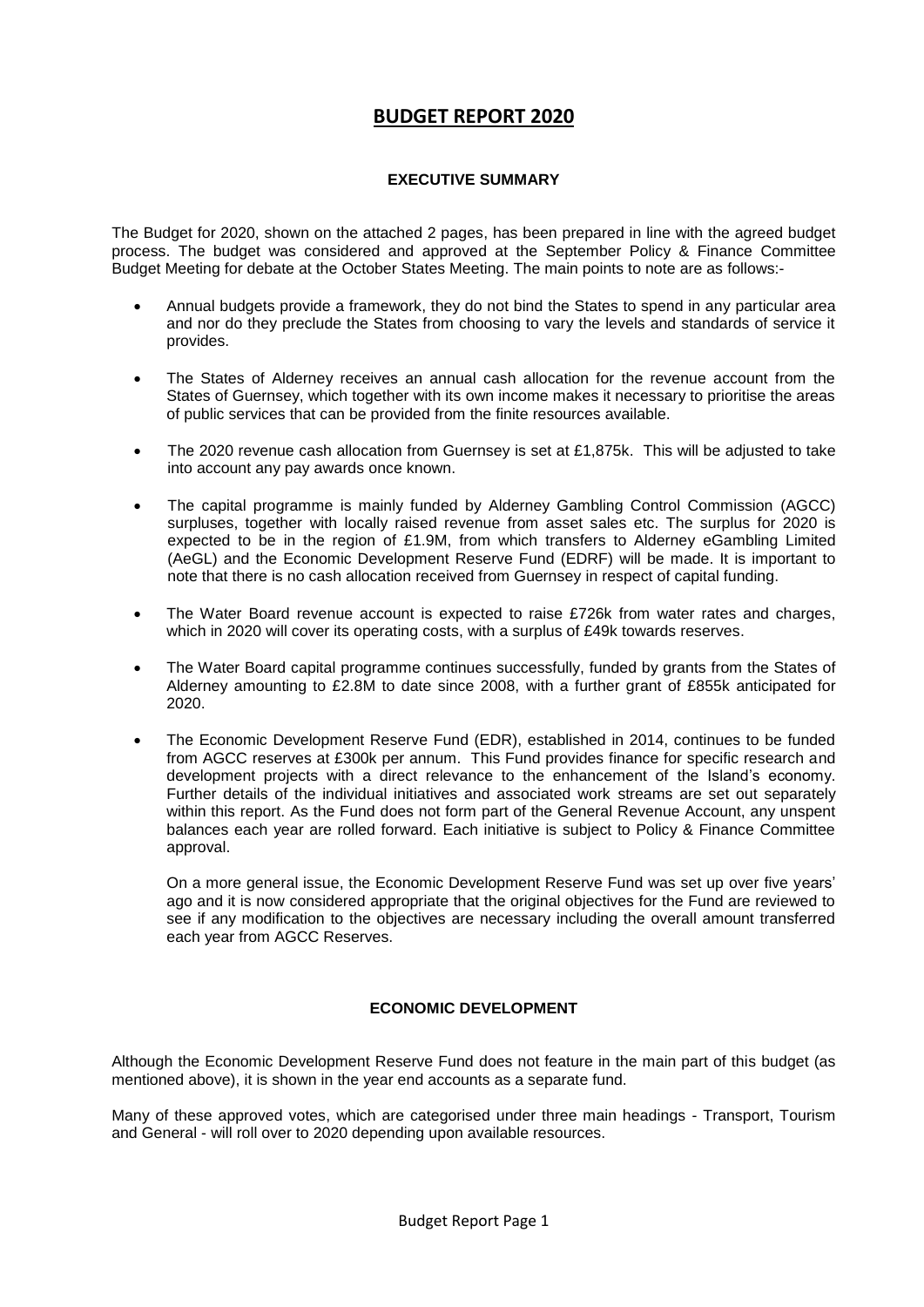# **Transport**

Transport links are key to the Island and current and potential areas of expenditure during the next twelve months under this heading are focussed, and will continue to focus, on developing these links. It should be noted that the sea ferry subsidy this year alone will be in the order of £100k. However, supporting this particular service has proved to be a real success generating both extra passenger movements to and from the Island and extra visitor spend on the Island.

### **Tourism**

The main areas of expenditure under this heading were approved in 2017 and relate to investment in the tourism product. This investment is now generating positive results in terms of real growth in potential visitor enquiries and interest. In addition, product enhancement projects are underway and there is a real focus on the Island's heritage.

#### **General**

There are a number of expenditure areas which come under this particular heading. The main area is the roll-out of the island-wide superfast broadband initiative which is due to be completed at the end of 2019. Further e-projects to add value to this investment are now in hand.

Other funding areas include the ongoing review of governance, consulting and business development administrative costs, and the Island's Civic Pride initiative which relates to the enhancement of the Island's amenities. This latter project is gathering momentum and has already made a significant difference to the overall appearance of the Island for the benefit of both the community and visitors alike.

Finally research funding has been allocated to projects such as the Fort Tourgis project, Tidal Energy, and Marine Development Plan.

# **STATES OF ALDERNEY REVENUE ACCOUNT**

The consolidated format provides a summary of expenditure and income from operational areas as well as highlighting sources of revenue. The upper section of the report shows the operational activities (both income and expenditure) by the 3 Committees, and shows the net cost of service in each area. This is followed by "other operating income", "property and other taxation/grant income" (including the cash allocation from Guernsey), followed by transfers, finally showing the surplus for the year.

As previously reported, Senior Managers from each Department are delegated with full responsibility for their budgets as the Principal Budget Holder, and in turn have been given the authority to sub delegate to their staff where appropriate. Each Department is therefore responsible for ensuring that there is sufficient funding available in order to reach the objectives outlined in their departmental business plan.

**2019 Revised Budget** – The Revised Budget for 2019 shows an underspend of £72k compared to the original budget forecast of £19k. This is due to a number of variations from the original forecasts which have been identified by budget holders. This includes positive income growth following previous committee reviews alongside efforts to improve budget management which have contributed to efficiency savings and better prioritisation, as detailed in this report.

The total revised cash allocation from Guernsey for 2019 is £1,875k which reflects notified changes to the Cash Allocation from Guernsey. Any adjustments to agreed pay rates will be made at a future date once known.

As in 2018, any underspend in the revenue budget is returned to the States of Guernsey Revenue Account.

**2020 Budget** – In respect of 2020, the Budget is showing an underspend of £37k. This provides limited flexibility in spending plans however it should be noted that, from 2020, a revised arrangement has been agreed with the States of Guernsey Policy & Resources Committee which amends the allocation to a grant which will provide the opportunity for any unspent balances to be transferred into a reserve to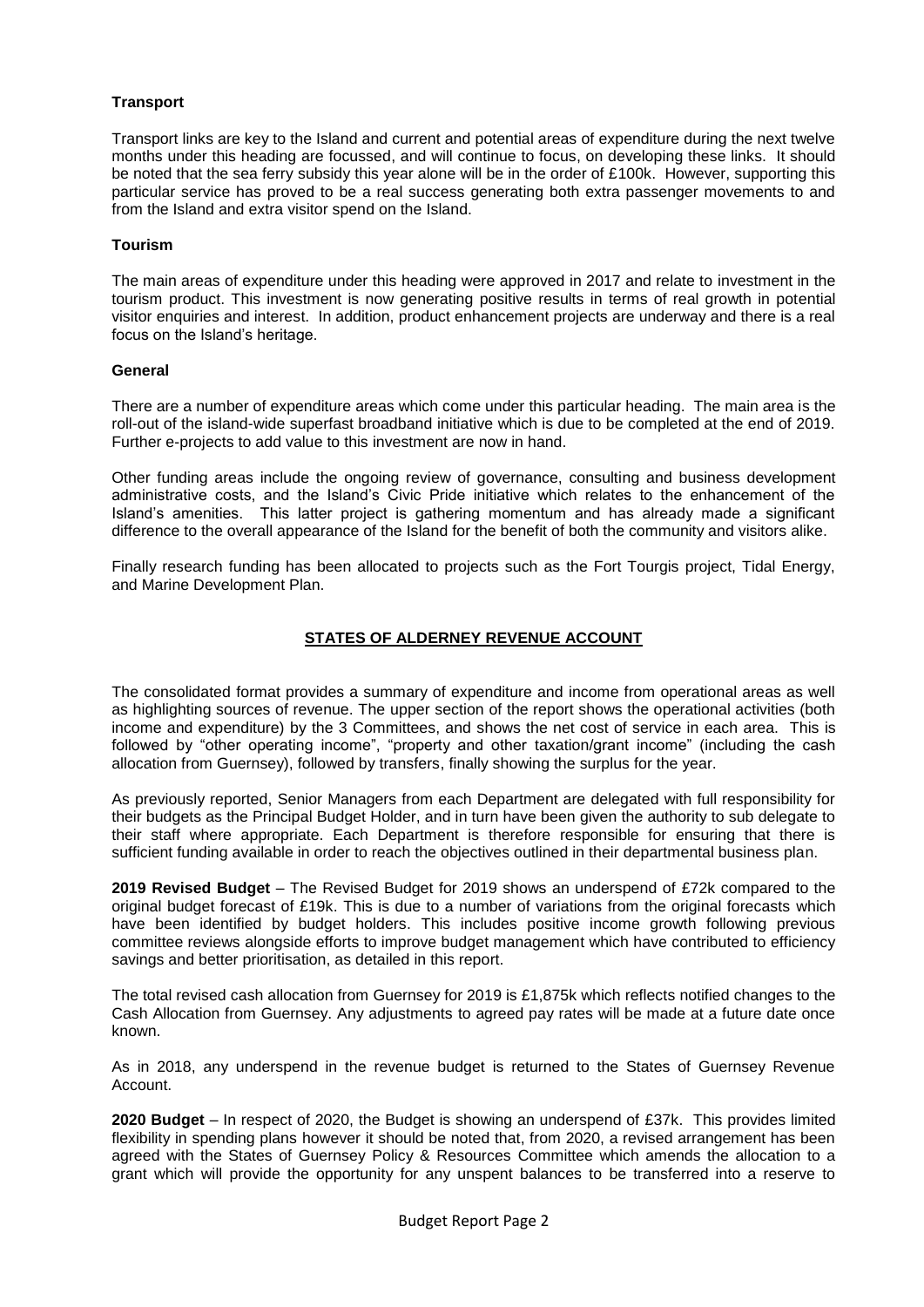provide a contingency for future years. This is a welcome change in the financial arrangements between the Islands.

Further details on the main assumptions made and any significant items of note are listed below.

# **Building & Development Control**

Overall net expenditure is down on budget in 2019 and this reduction is continued in 2020.

Income – Expected to be slightly more on budget in 2019, with further increases in income forecasted in 2020 due to a revised charging structure and positive trends in the economy resulting in greater volumes of building works.

Expenditure – Due to staff turnover, staff costs are forecast to be less in 2019 however this has been partially offset by increased costs of outsourcing planning administration and advice in the short term.

#### **General Services**

Income in 2019 has increased compared to original budget and this, coupled with the savings made in expenditure, have resulted in net expenditure being less than anticipated. This trend is expected to continue into 2020.

Further details are provided below: -

**Fire Brigade & Cliff Rescue** is showing an increase in expenditure which is partially offset by cost savings in other areas. This is due to a proposed small increase to retainer rates for volunteers in 2020, together with the introduction of a more formal post arrangement for station manager duties. It is anticipated that this will reduce the requirement for outsourcing some of the current services.

**General Services Grants & Subsidies** – Due to the success of the milk vending machine located in the Farm Shop (partially funded by the States of Alderney in 2018), further funding has been set aside in 2019 to allow the subsidy to be extended to other main retail outlets.

**Properties** – there is an increase in Revised Budget 2019 due to some minor works being met by revenue rather than being capitalised. Fewer vacancies in 2019, together with the appointment of the Manager of Estates, Environment and Infrastructure, have also resulted in greater capacity to complete projects in-house.

**Waste Disposal** – The forecast costs in the original budget were cautious and actual costs are now anticipated to be £60k less than budgeted. This has been reflected in the Revised Budget for 2019 and into 2020.

**Vehicle Fleet costs** – maintenance costs continue to reduce reflecting a successful outcome of the Vehicle Replacement Program.

**Staff** – PSE staff numbers remain relatively consistent, however there are changes in some service areas due to the staff allocation between States Works teams. The cost of Administration staff was less than anticipated in 2019 due to the delayed recruitment of the post of Estates, Environment and Infrastructure Manager. This role has now been filled and full costs are reflected in 2020.

**Harbour** – The overall harbour deficit shows a positive trend, and this has decreased by an estimated £23k against original budget in 2019. In 2020 the deficit is significantly less than 2019.

Income is higher in 2019 largely due to the increase in boat storage fees and mooring fees as agreed by the States in 2018. Additional income has also been received due to the change in operational arrangements in 2019 for the Water Taxi Service.

In regard to expenditure, overall this is up on budget. This is due to the purchase of crane rope replacements, urgent repairs required to the harbour crane as well as repairs to an aerial fault. This has been partially offset by the favourable weather which resulted in the mooring replacement being achieved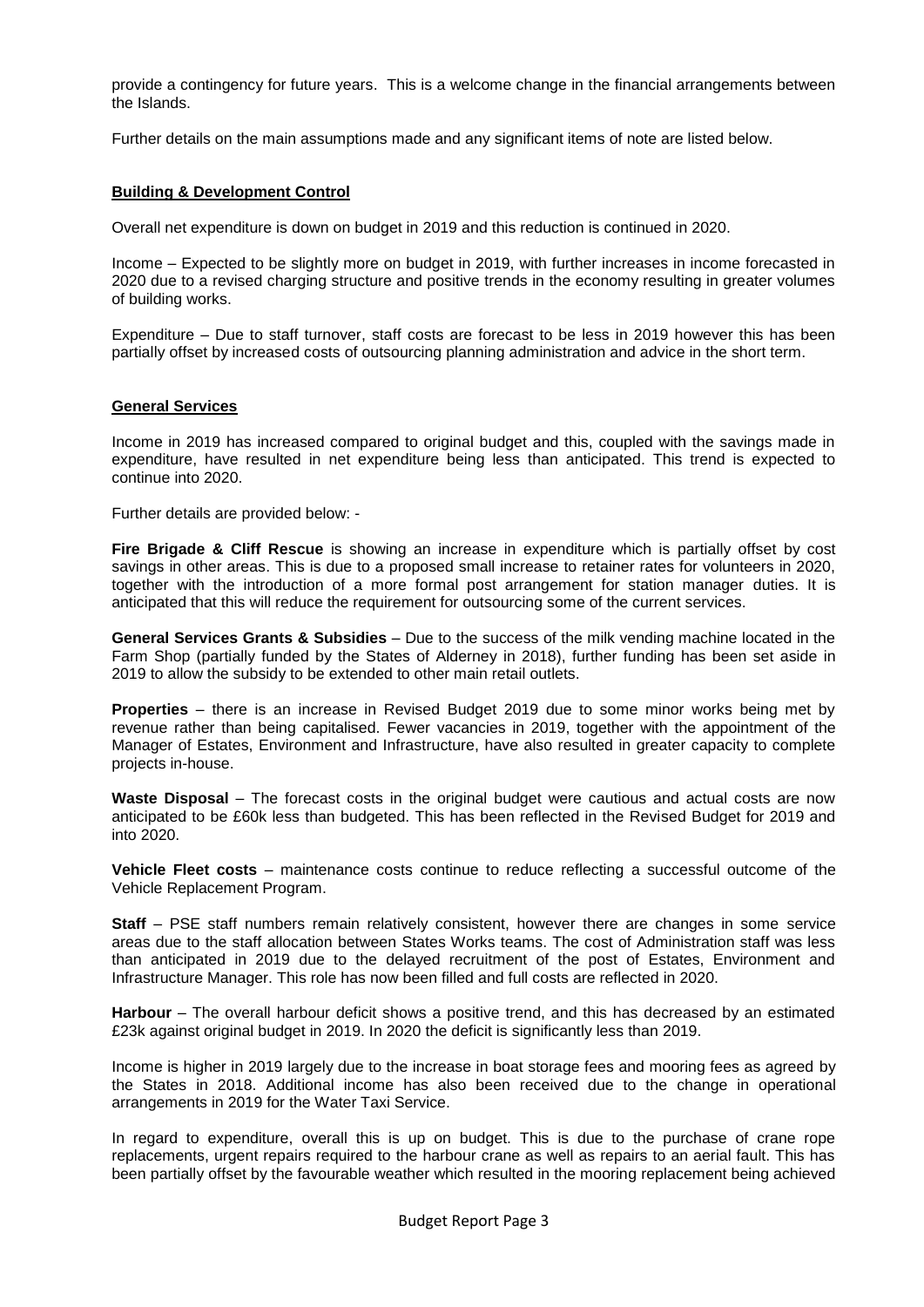under budget. Additional funds were also required in 2019 to enable the Water Taxi Service to operate, which included purchase of a suitable vessel.

The cost of provision of pilotage remains high, however year-round service is guaranteed under the revised contract.

#### **Policy & Finance**

Overall net expenditure for 2019 is as per the budget with any significant items of note being referenced below:-

#### **Corporate & Democratic Services**

Staff costs/ Capacity – 2019 pay awards for Established staff have not yet been agreed and therefore no adjustments in this regard have been made. The original budget included provision for additional capacity in the civil service to be offset by savings in other areas. The revised budget shows an underspend in staff costs due to the timing of recruitment to these posts. The Harbour Master post became vacant during the year which has also contributed to budget savings across Committees.

In 2020, further staffing changes will be necessary largely as a result of some existing staff contracts nearing completion. The 2020 budget includes provision for longer term capacity to replace these roles alongside further capacity to strengthen overall management. The financial impact of these changes has been contained within the existing overall budget envelope by making savings elsewhere as well as reprioritising duties.

Supplies, services & recruitment – An increase in 2019 and 2020 expenditure is due to the consolidation of departmental training budgets from individual departments to improve effectiveness and consistency across the organisation. Additional IT costs are also included in 2020 due to changes being implemented following the new IT contract arrangements being implemented by the States of Guernsey.

Reserve Fund for Major Projects – There are a number of current work streams that could potentially result in significant additional consultancy, legal advice and resources being required. These include the potential Fort Tourgis development, Brexit, introduction of the Single Property Tax, extension of the Territorial Seas and the possibility of further work associated with Fab Link. To smooth the impact of these potential costs, it is recommended that a reserve fund be created to provide for such expenditure where timing and amounts are uncertain. The Budget provides for an initial transfer of £50k to be made in 2019 with a further £25k in 2020.

Reserve Fund for Uninsurable Events – A recent case has highlighted that adequate insurance protection may not be available for some potential risks that the States may face. This is particularly relevant to Building and Development Control Committee court cases whereby there can be the potential financial risk of defending cases that may prove to be uninsurable, despite being deemed to be in the Island's interest to defend. It has therefore been recommended by the Finance Committee that a reserve fund of £50k be formed in 2019 to provide funding for such instances. It was further recommended that budget provision be made in 2020 for an additional £25k to be allocated to the fund in order that a more significant reserve may be achieved.

Legal & Consultancy fees – This budget has been reduced for 2019 due to less requirement for these services with elements of this work being carried out in-house. In 2020, a reduced amount is retained due to the proposed formation of the major project reserve fund (as mentioned above), together with the proposed changes to strengthen the management structure.

Insurance & Insurance Deductible Reserve –The Insurance Deductible fund has been established over the last few years in order to "self-insure" up to the maximum liability which potentially could be claimed for previous years. Up until 2018, this related to the period 1998-2017 however as the liability dated back 20 years there was a lower risk that funds from earlier years would be required. Therefore, it was agreed with effect from 2019, to include a revised provision to allow for current year limit (now £100k) plus the previous 10 years. The effect of this is a £46k one-off saving in 2019.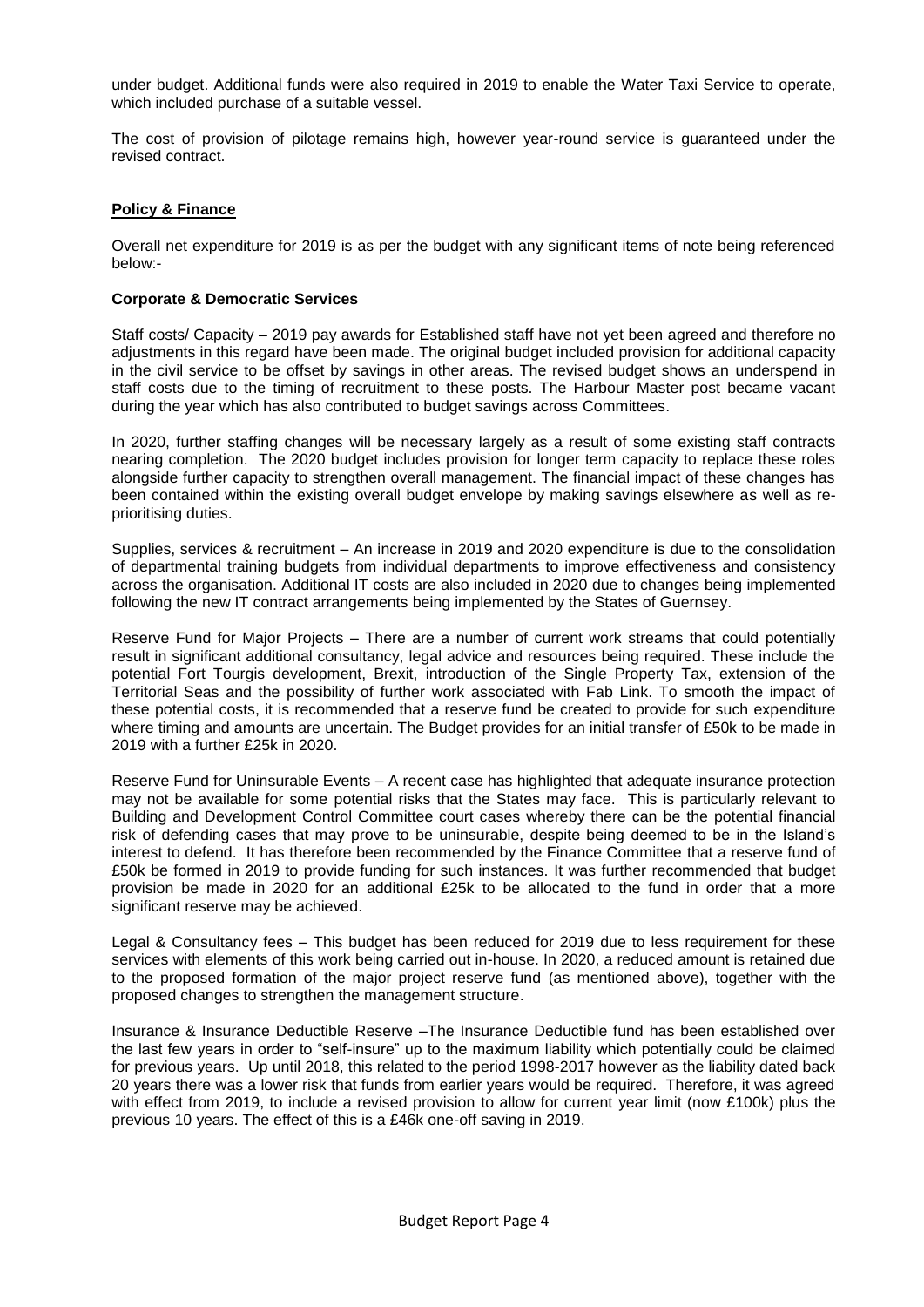#### **Policy and Finance Grants & Subsidies**

Indicative budget provisions has been made for 2020 in relation to organisations that have applied for grants in 2019. However, on submission of grant applications in 2020, further consideration and analysis of their applications will be made before their actual grant allocation is awarded.

The ACRE subsidy has been significantly reduced in 2019 due to the changes in the Commission structure as agreed by the States in May 2019. The temporary appointment of existing civil service into the commissioner roles and the relocation of operations in house, has further reduced the 2020 budget to £25k, compared to an original budget of £110k in 2019.

#### **Tourism**

Staff costs are higher when compared with 2018 however this reflects changes made to fund all permanent posts in Tourism and Marketing from revenue resources rather than from the Economic Development Reserve (EDR) Fund.

Enhanced Digital Marketing costs have also been moved from EDR into revenue as the changes to marketing strategies have resulted in this form of marketing being considered a mainstream cost rather than an EDR initiative.

#### **Other operating income**

**Property and land rents** – This amount has slightly increased in 2020 to reflect changes within lease terms, adjustment for Nunnery rental arrangements and rental reviews where necessary.

**Interest Receivable** – Income has increased due to additional interest received based on favourable rates.

**Vehicle Import Licence fees** – Income has increased by an estimated £16k on original budget following changes to the fee structure implemented in 2019 together with increased import volumes.

**Numismatic & philatelic profits** – Income set to reflect the current contract terms agreed.

# **Property and other taxation/grant income**

Income forecasts include duty free concession, an assumed increase of £11k in property transfer duties (based on income to date) for 2019, and the cash allocation from Guernsey (as mentioned earlier in the report).

**Occupiers Rates** – For the 2020 budget, no changes to category rates are being recommended as this will be the last year of Occupiers Rates prior to the introduction of the Single Property Tax from 2021. The Policy & Finance Committee is recommending a 5% increase to all property types. This will provide a small surplus in the Budget for 2020.

# **STATES OF ALDERNEY CAPITAL BUDGET**

#### **Programme Review**

Additional resources have been allocated to the capital programme in 2019 in order to address the previous year's slippage by working with departments on their business cases, prioritising essential projects with States Members, and reviewing the systems and programme in general. As a result most of the 2018 backlog has been addressed, some projects have been moved into subsequent years or removed altogether, giving a more realistic and deliverable programme, some have been moved into revenue, where appropriate, or in the case of long standing projects earlier phases closed off with future phases requiring revised business cases. Overall the expected expenditure in 2019 has reduced to £2.4m, one main factor in this being the delay to the extension to the Connaught Care Home which is now proceeding mainly in 2020. As part of the review the programme has been allocated between major projects (exceeding £150k) and minor projects, to allow the Committee to prioritise and focus on the major projects, with approved minor projects proceeding as scheduled at staff level.

Budget Report Page 5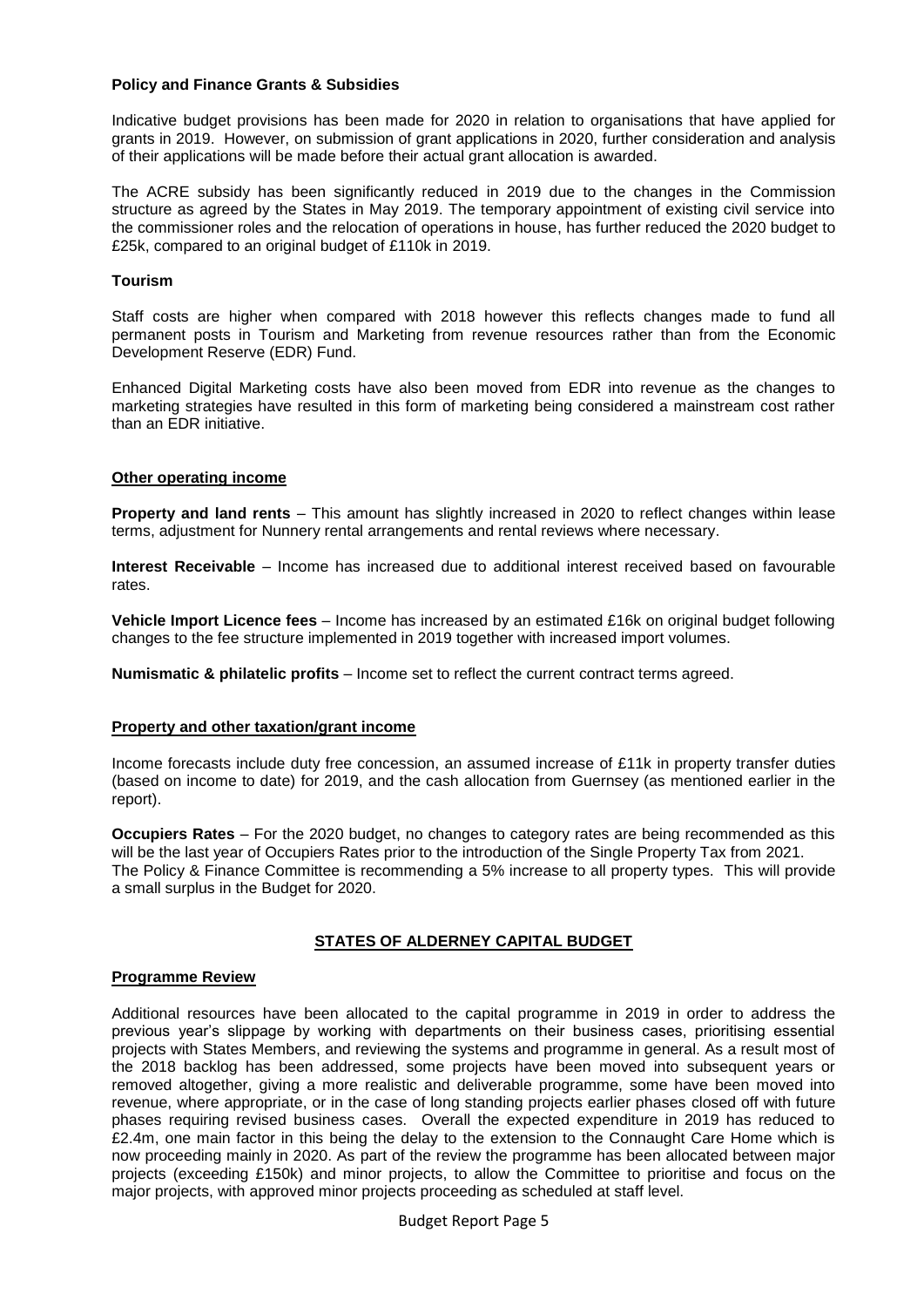# **Financial Procedures**

Approval by the States of the overall capital budget does not mean that any individual project can proceed without further approval under the financial procedures, and should therefore be recognised as an indication of probable projects as opposed to a firm schedule. All new projects will require individual costings, business cases and necessary approvals as per the financial procedures. Currently any project in excess of £100k requires approval by the full States of Alderney. This amount was last increased several years ago and as purchasing costs increase, the limit is considered too low. An example of this being the sewer cart replacement at approx £115k which is part of the scheduled vehicle replacement programme, but under current rules would require discussion by the full States. This is considered inappropriate and also causes delays in excess of 2 months to the purchase and potential increase to the time limited quoted price, usually valid for 30 days. It is therefore proposed that this approval level is increased to £150k in order to give the Committee more flexibility and avoid unnecessary delays and price increases. It should however be noted that the business cases will still require full Committee approval as per the financial rules.

#### **Capital Income**

The Capital Programme continues to be mainly funded by Alderney Gambling Control Commission surpluses which are expected to continue at approximately £1.9m in 2020, from which the transfers of £667k to AeGL, and £300k to the Economic Development Reserve Fund will be made. Other minor capital income relates to the sale of States assets such as vehicles and plant together with Le Banquage land freeholds.

#### **Capital Expenditure**

The General Services Committee anticipate £5.5m capital expenditure during 2020 covering a wide variety of projects. The major projects amounting to £3.5m of this include :-

- Connaught Care Home Extension
- Harbour Pontoon & Crane Replacement
- Coastal Defences at Corblets
- Cliff Erosion at The Cutting/York Hill
- Fort Doyle Sewer Improvements
- Water Board Standby Filtration Plant

The minor projects throughout the Departments, totalling just under £2m, covers all other aspects including:-

- Agriculture vehicles & plant
- Fire Brigade vehicles & equipment
- Harbour plant, quays, buildings & moorings
- SWD coastal & cliff erosion, waste, recycling & sewer projects, minor roads, land, property (including Fort Gronez hangar) and recreation projects, together with scheduled vehicle & plant replacements
- Water Board ongoing distribution improvement projects (as per Water Board section)

The Policy & Finance Committee is also predicting to spend £260k during 2020 on projects including:-

- IT hardware & office equipment replacements & improvements
- IT upgrades including website, land registry & internal data systems
- Continued data protection security

Overall this reflects an ambitious capital programme for the year ahead, and capital expenditure on some major projects will extend into 2021. The shortfall between income and expenditure required to fund the proposed capital program will be funded by capital reserves, which have mainly been accumulated due to the project slippage in previous years.

The consolidated 5 year capital programme is as an attachment for information, however it should be noted that only 2019 (revised budget) and 2020 are subject to approval as part of this budget (subject to individual business cases and approvals as previously mentioned).

Budget Report Page 6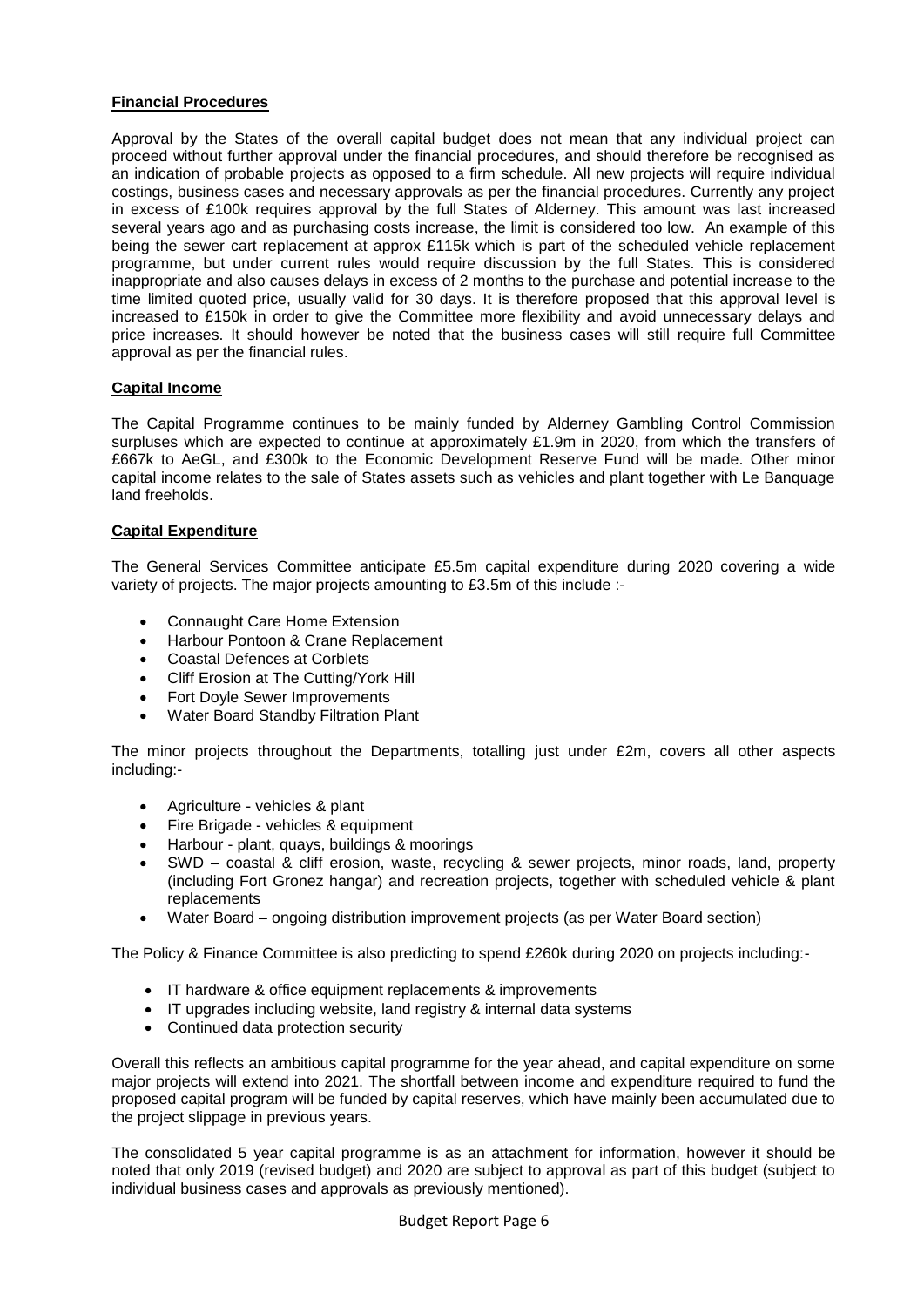# **WATER BOARD REVENUE BUDGET**

The budget achieves the key objective that the Board should meet its operating costs in any given year in order to build a reserve to fund future capital liabilities and the associated increases in depreciation. It should be noted that each time a capital project is approved the associated ongoing operational costs i.e. depreciation, maintenance contracts, replacements, TRP etc. are charged to the Revenue account.

The revised budget 2019 is expected to achieve a similar result at year end to the original budget.

In respect of 2020 any significant variances and/or main points for noting are listed below:-

#### **Income**

In respect of income from rates, for 2020 it is proposed that a 5% increase in rates is applied in order to cover the operating costs for the year and to maintain reserves equivalent to at least one year's operating costs. This will increase the minimum charge from £70 to £74 per quarter, and will produce an overall surplus for the year of £49k in 2020. Meanwhile the overall surplus for 2019 revised budget is a slight increase to the original budget.

#### **Expenditure**

**Depreciation** – Reflects the ongoing capital projects/purchases. This was less than budgeted during 2019 due to high value membranes fully depreciating at the beginning of the year.

**Mains, Machinery & General Maintenance** – Retained at the same level as 2019 revised budget as capital projects continue to upgrade the distribution system thus resulting in less maintenance required.

**Administration charge** – This is being incrementally increased annually in order to eventually remove the subsidy however this is only reflecting staff costs and no other overheads.

**Staff costs** – The wage costs are partially offset by recovery from the use of in-house labour and supervision on capital projects. The gross figure would show an additional £20k (2019r) and £21k (2020). Revised Budget wage costs are higher than budgeted due to use of in-house labour on capital projects being slightly less than anticipated.

**Rents receivable** – Slight increase in 2020 due to rent reviews.

**Interest receivable** – This has increased significantly due to higher interest rates receivable on the Reserve account subject to account balances being maintained.

# **WATER BOARD CAPITAL BUDGET**

The Water Board continues successfully with its infrastructure improvement programme, supported by substantial capital investment from the States of Alderney, in the form of capital grants. Grants from commencement of the programme in 2008 to date amount to in excess of £2.8M. The projects to date have significantly improved the water collection, filtration, treatment, storage and distribution. The more recent distribution improvements have been arranged in order to take the opportunity to trench share with AEL, thereby saving on costs and disruption.

As shown on the 5 year capital programme, grant funded capital expenditure for 2020 is anticipated at £855k, which comprises the annual amount for distribution improvements of £275k together with £580k for the standby filtration plant. This latter project has been deferred for several years, however preliminary costs of £20k have been allocated in 2019 in order to commence the research works, with the main project due to materialise in 2020. From 2021 onwards the grant level will revert back to £275k per annum. All of which are pending the identification, prioritisation and costings of the individual schemes.

The remaining minor capital expenditure in 2020 of £25k, relating to minor capital items such as replacement pumps, meters & membranes etc, will be funded by Water Board reserves.